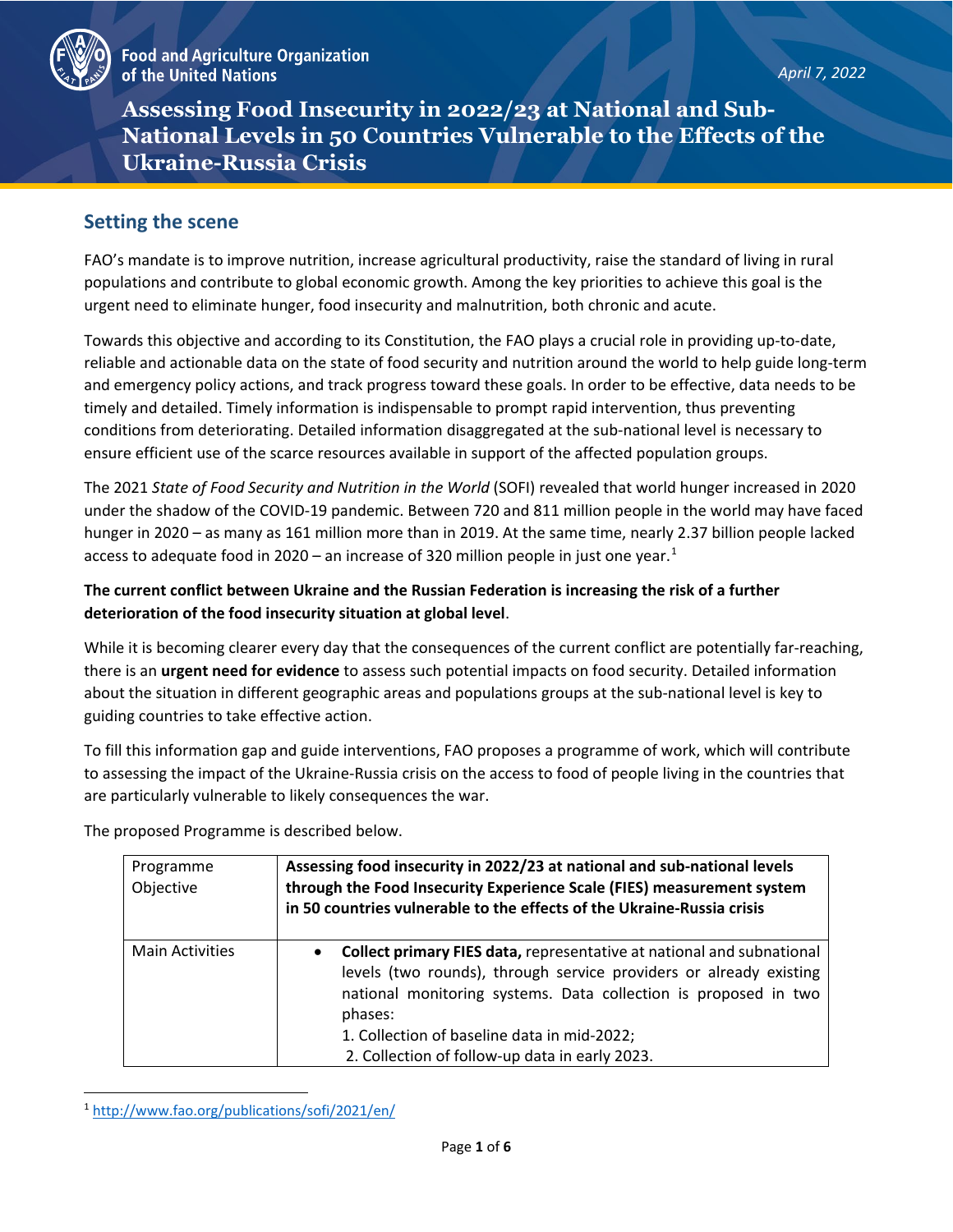|                                            | The two phases are bound to provide timely information, given that<br>the effects on access to food will require time to materialize. A<br>comparison of the results obtained in each phase will give valuable<br>information on the evolution of food security in the targeted<br>countries.<br>Analyse and support the analysis of the collected data and make the<br>results available in a timely manner to country institutions to guide<br>policies and interventions.                                                                                                              |
|--------------------------------------------|-------------------------------------------------------------------------------------------------------------------------------------------------------------------------------------------------------------------------------------------------------------------------------------------------------------------------------------------------------------------------------------------------------------------------------------------------------------------------------------------------------------------------------------------------------------------------------------------|
| Geographical<br>Scope                      | Planned surveys are designed to be representative at National level and<br>Admin 1 level. They will be conducted in 50 vulnerable countries, to be<br>identified as such on the basis of a number of criteria related to their<br>likelihood to be directly or indirectly affected by the consequences of the<br>conflict (discussed later in this document).                                                                                                                                                                                                                             |
| Duration                                   | $2022 - 2023$                                                                                                                                                                                                                                                                                                                                                                                                                                                                                                                                                                             |
| Main counterparts<br>at country level      | National Statistical Offices and Line Ministries (Agriculture, Planning,<br>$\blacksquare$<br>Health, Social Development)<br>FAO Country and Regional Offices, and Resilience Hubs<br>$\blacksquare$<br>WFP, WB, UNDP, IFPRI, UNICEF, WHO and other international<br>$\blacksquare$<br>organizations                                                                                                                                                                                                                                                                                      |
| Investment cost                            | $\blacksquare$<br>10,000,000 USD<br>4,500,000 USD: first round of data collection<br>4,500,000 USD: second round of data collection<br>1,000,000 USD: data analysis and reporting                                                                                                                                                                                                                                                                                                                                                                                                         |
| Alignment to FAO<br>Strategic<br>Framework | Results contribute to the achievement of the FAO's strategic narrative<br>"Better Nutrition" ('Eliminate hunger, achieve food security and improved<br>nutrition in all its forms, including promoting nutritious food and increasing<br>access to healthy diets") and specifically to the priority areas "Nutrition for<br>the most vulnerable" ("Identifying and ending food insecurity and<br>malnutrition for the most vulnerable individuals in all contexts made the<br>specific focus of targeted policies, strategies and programmes developed<br>and implemented by countries"). |

# **Relevance**

The last four editions of *The State of Food Security and Nutrition in the World* (SOFI) revealed that the world has not been making progress towards the Sustainable Development Goal (SDG) Target 2.1, of ensuring access to safe, nutritious and sufficient food for all people all year round, with notable increases in hunger and food insecurity in [2](#page-1-0)020 under the shadow of the COVID-10 pandemic. No region of the world has been spared.<sup>2</sup>

<span id="page-1-0"></span><sup>2</sup> <http://www.fao.org/publications/sofi/2021/en/>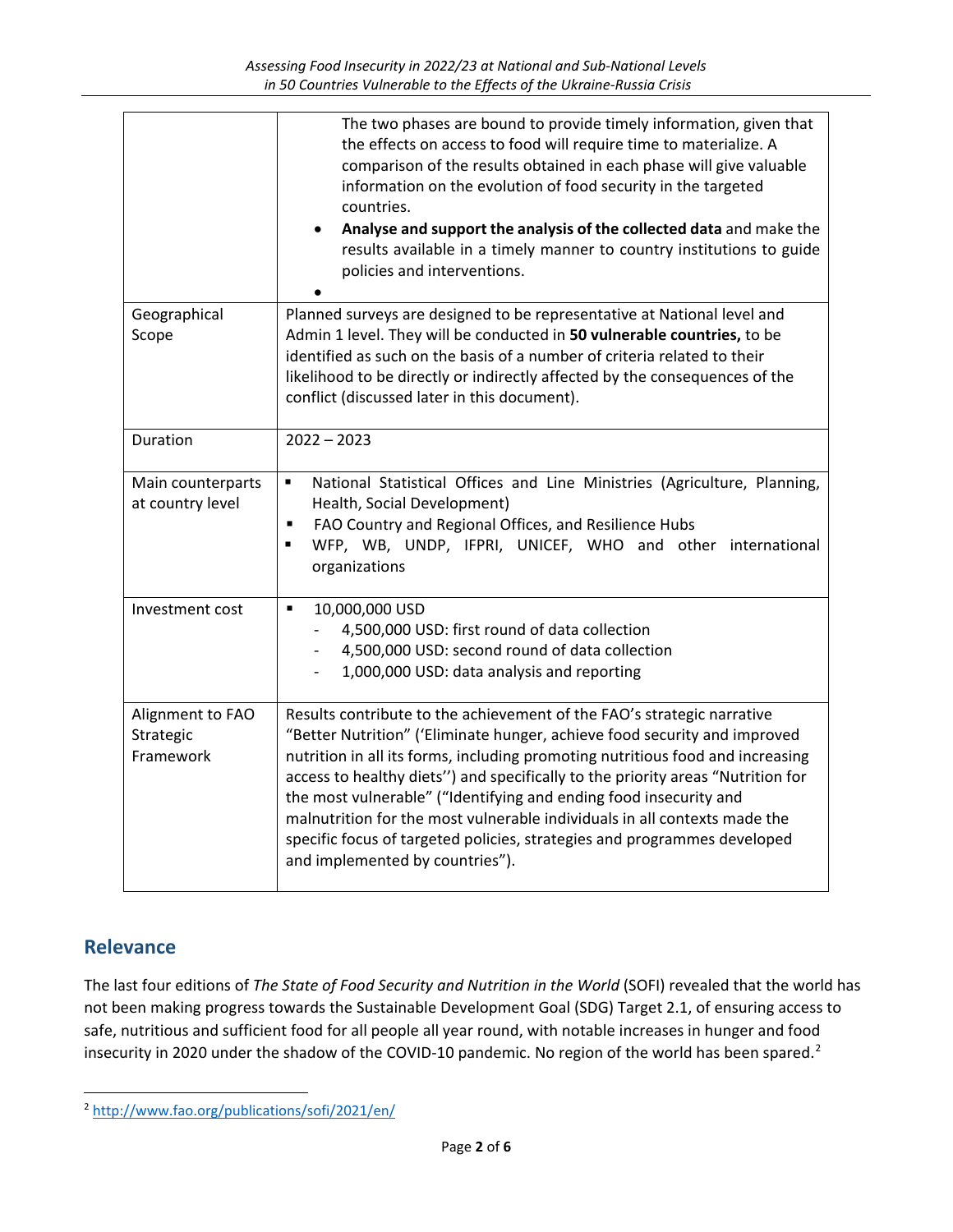**The current conflict between Ukraine and the Russian Federation has the potential to contribute to further significant deterioration of global food security**. A document recently published by FAO shows the importance of both Ukraine and the Russian Federation in the global agricultural market, highlighting a number of different risks associated with the conflict.<sup>[3](#page-2-0)</sup> In particular, the potential impacts on food security are expected in countries that are highly dependent on imports of agricultural commodities, fertilizers and energy – especially from Ukraine and the Russian Federation. But consequences are expected to be dire also in countries where it is more difficult to accommodate changes in the established trade flows and where an increase in world food and energy prices can impair the ability of people to purchase enough and good quality food. This is going to be the case especially in countries that were already in critical conditions before the conflict.

The consequences are expected to be considerable and warrant an extraordinary and close monitoring effort, on top of the exercises that are currently in place. **The time is now to begin building the necessary evidence base that can properly inform policy action.** 

# **Methods**

UN Member Countries and the Committee on World Food Security (CFS) have stressed the importance of a monitoring system characterized by conceptually clear and internationally established methodology and standards, as well as nationally representative data produced on regular basis.<sup>[4](#page-2-1)</sup> In the area of food security assessment, **the definition of analytic protocols leading to valid and reliable indicators that are comparable across countries is of the essence**. FAO works towards this objective, by promoting the Food Insecurity Experience Scale (FIES) measurement system and directly engaging in and supporting regular data collection, analysis and dissemination activities.

The FIES is a metric of severity of food insecurity at the household or individual level derived from data collected directly from people in surveys. It has been used thus far mainly to produce the annual estimates of the Sustainable Development Goal indicator 2.1.2 "Prevalence of moderate or severe food insecurity in the population". However, if applied frequently, the FIES can also be used to assess recent food insecurity and **provide valuable information on the evolution and the impact of crises** like the COVID-19 pandemic and the conflict in Ukraine.

**Collection of FIES data disaggregated at sub-national (administrative 1) levels (regions, provinces) is important to enable identification of potential hotspots and to guide policy interventions at country level**. Such detailed information can also help to identify vulnerable population groups. In 2020 and 2021, the FAO Statistics Division collected FIES data to assess the potential effect of the COVID-19 pandemic in food crisis countries, providing detailed sub-national information to guide national actions and inform FAO's strategy.

Overall, countries are converging on standardized protocols to monitor food security and nutrition. Nevertheless, **there are still important data gaps** and **only few countries in the world, among those collecting data, are truly financially and technically independent**. In SOFI 2021, for example, country-level estimates of

<span id="page-2-1"></span><span id="page-2-0"></span> $3 \frac{\text{https://www.fao.org/3/cb9013en/cb9013en.pdf}}{4 \text{ See for example: the global indicator framework adopted by the General Assembly on 6 July 2017 and contained in the$ Resolution adopted by the General Assembly on Work of the Statistical Commission pertaining to the 2030 Agenda for Sustainable Development [\(A/RES/71/313\)](https://undocs.org/A/RES/71/313); final report of the 47<sup>th</sup> Committee on World Food Security [\(https://www.fao.org/fileadmin/templates/cfs/CFS47/Report/NF097\\_47\\_REPORT\\_en.pdf\)](https://www.fao.org/fileadmin/templates/cfs/CFS47/Report/NF097_47_REPORT_en.pdf).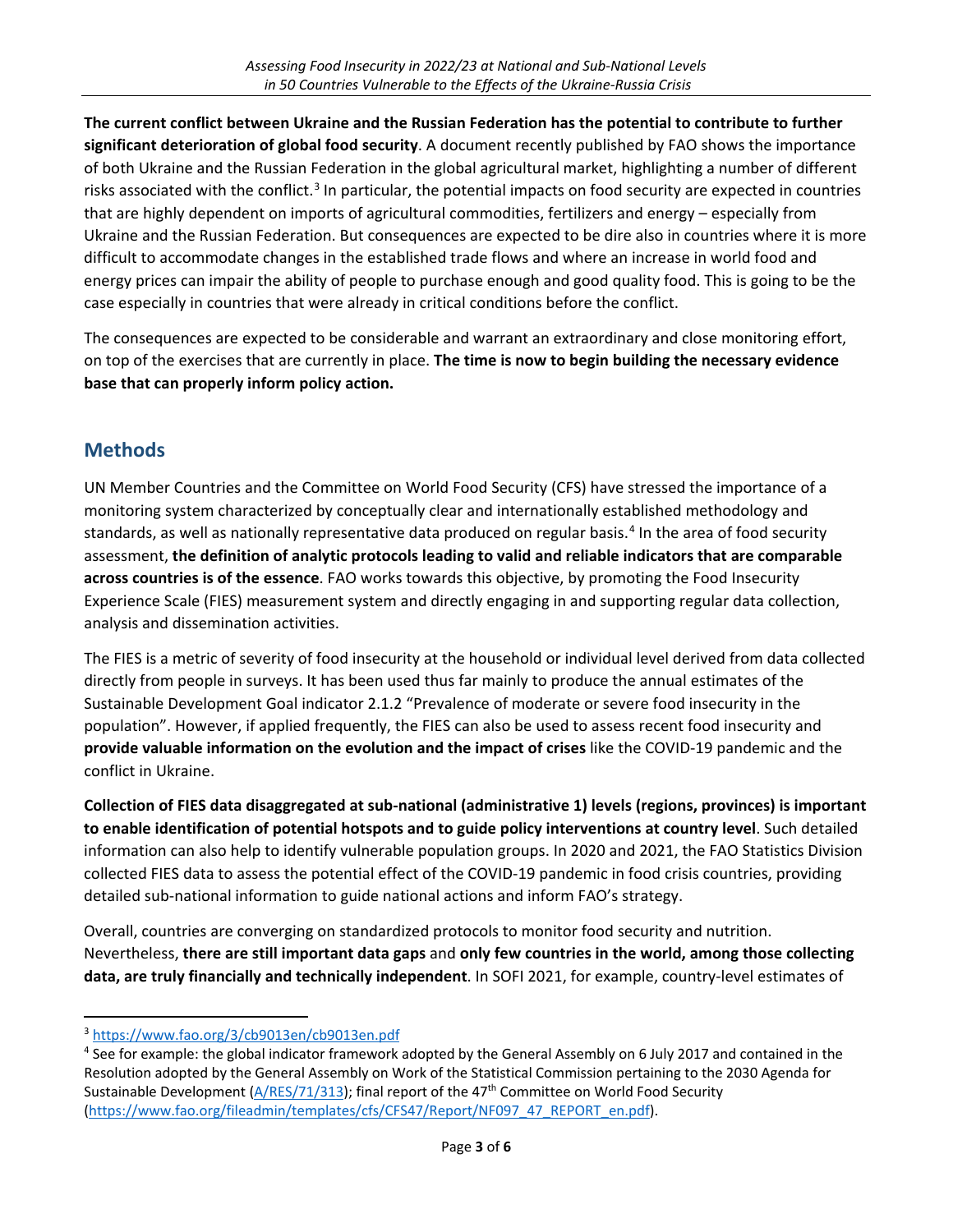moderate or severe food insecurity were based on FIES data collected by FAO, with the exception of 42 countries for which estimates were based on official national data. **The establishment of a food security monitoring system capable of collecting timely food insecurity data to guide strategic policies and country level interventions is of the essence**.

In order to give some insights on the potential effect of the Ukraine-Russia conflict on food security of people living in the countries that are particularly vulnerable to likely consequences the war, the **methodological approach is to collect two rounds of data in each country using the FIES tool**. The first round, to be collected in the next six months, will constitute the baseline and would determine the current state of food security in those countries. After six months of the baseline, a second round of data collection is proposed. A comparison of the results obtained in each round will provide evidence on the evolution of food security in the context of the conflict.

# **Expected results and main activities**

The **immediate goal** of the Work Programme is to contribute to monitor the impacts of the Ukraine-Russia crisis on people's food insecurity in vulnerable countries. The **overall goal** of the Programme is producing and strengthening food security statistics to inform monitoring frameworks, classification systems, and monitoring and evaluation (M&E) assessments to guide policies and interventions.

In particular, the Programme of work aims to focus on the following **fundamental aspects requiring urgent attention**:

**1) Data collection.** FAO will collect, analyze and disseminate primary FIES data, representative at national and subnational levels (two rounds), in about 50 countries particularly vulnerable to the potential impacts of the war. The data collection will be implemented through selected service providers or through already existing country level monitoring systems. The proposal is to plan **two rounds of data collection**: Round 1 mid-2022: collection of baseline data; Round 2 six months later to monitor impacts on food security at national and sub-national levels.

**Two main criteria are proposed to identify the countries to be prioritized** for the FIES data collection:

- The extent of their dependency on cereal imports from Russia and Ukraine as a share of net import in total supply (see Annex).
- GDP per capita.

The first criterion considers the extent to which a country is directly affected by the change in trade flows generated by the conflict; the second one considers the extent to which the country can accommodate a higher import bill, both in terms of logistics and in terms of increased import bills. Special consideration will be given also the countries that were already in critical conditions before the conflict, whose situation may be affected by the higher international food prices.

**2) Data analysis and technical support**. FIES data analysis requires sophisticated technical skills to apply correct methods and derive correct indicators. FAO will analyze the data collected and provide technical support for the analysis of the data collected by countries.

#### **3) Dissemination and communication of results to guide actions.**

a. FAO will work with national institutions and country-level partners to communicate the results in a timely and effective manner to guide policies and interventions. In the same way,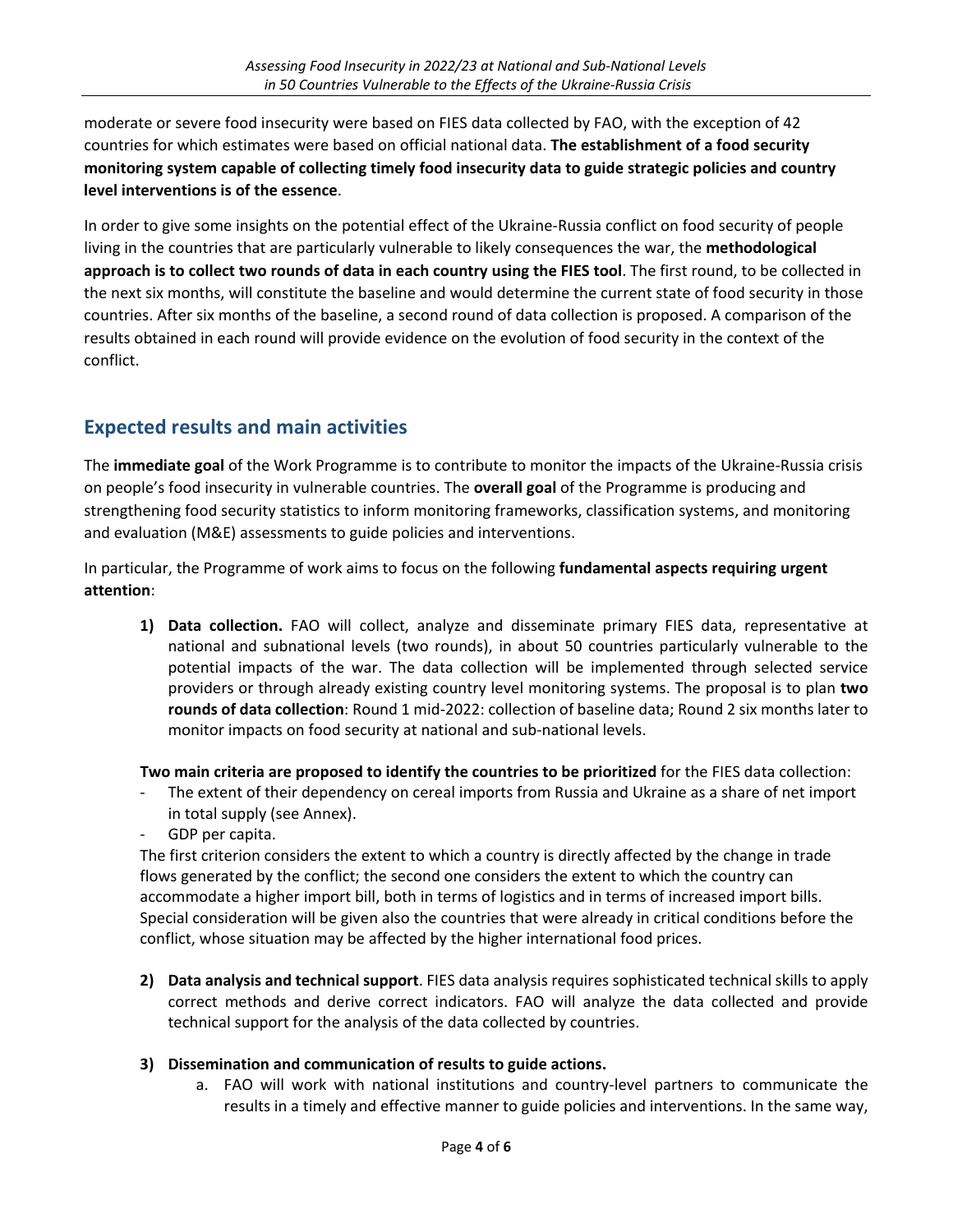through the work with country members, the results are expected to inform food security classification systems (like the Integrated Food Security Phase Classification (IPC) or the Cadre Harmonisé (CH)) in the case of food crisis countries.

b. FAO will develop a strategy for communicating the results of the data collected in a timely and effective manner, via a technical reports, Policy Briefs and other communication products.

## **Timeline**

The proposed activities will be implemented as follows:

| <b>Activities</b>                             |  | 2022 |       |        |           |   |                                            |    |    | 2023     |       |       |  |
|-----------------------------------------------|--|------|-------|--------|-----------|---|--------------------------------------------|----|----|----------|-------|-------|--|
|                                               |  | June | 与<br> | August | September |   | October<br>November<br>December<br>January |    |    | February | March | April |  |
| Preparation (procurement, survey design)<br>x |  | Iχ   |       |        |           |   |                                            |    |    |          |       |       |  |
| Data collection (round 1)                     |  |      | x     | x      | X         |   |                                            |    |    |          |       |       |  |
| Data analysis (round 1)                       |  |      |       |        | X         | x | x                                          |    |    |          |       |       |  |
| Data dissemination and reporting (round 1)    |  |      |       |        |           | x | X                                          | Iχ |    |          |       |       |  |
| Data collection (round 2)                     |  |      |       |        |           |   |                                            | X  | Ιx | X        |       |       |  |
| Data analysis (round 2)                       |  |      |       |        |           |   |                                            |    | X  | X        | x     |       |  |
| Data dissemination and reporting (round 2)    |  |      |       |        |           |   |                                            |    |    | x        |       |       |  |